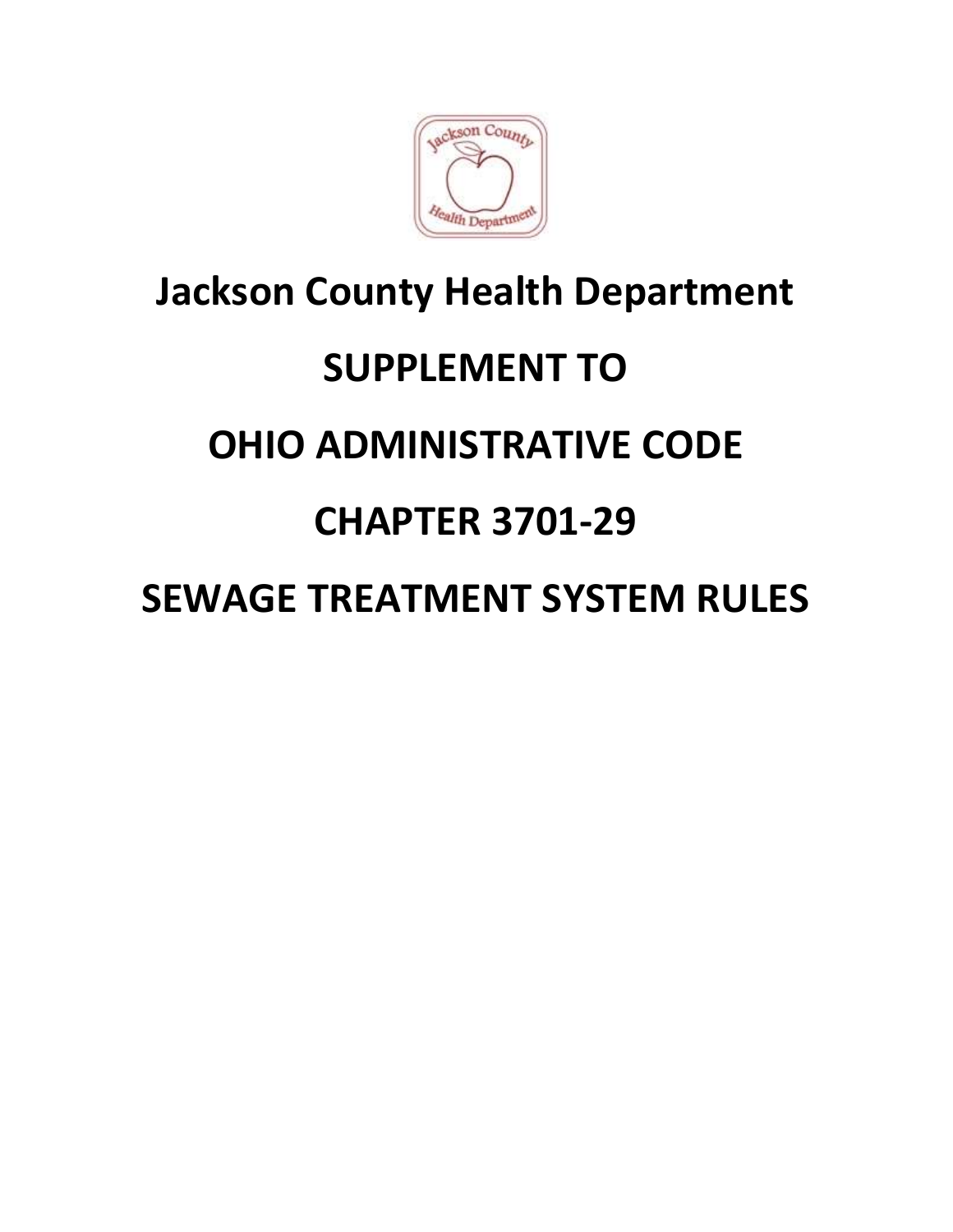## Resolution 2014- Effective January 1, 2015, Amended June 14, 2017

- 3701-29-02 (H) The Jackson County Health Department assumes the regulatory authority over small flows on-site sewage treatment systems (SFOSTS) in accordance with ORC 3718.021.
- 3701-29-03 (G) The Jackson County Health Department shall waive the registration fee and/or CEU requirement for a service provider servicing only his/her own system.
- 3701-29-03 (H) The Jackson County Health Department shall waive the registration fee, liability insurance, and/or surety bond for a person installing for his/her own residence.
- 3701-29-05 (D) The Jackson County Health Department adopts the attached fee schedule. (See attachment A)
- 3701-29-07 (A) (4) The Jackson County Health approves sanitarians to conduct soil evaluations within Jackson County. Sanitarians will perform the soil evaluation as an optional service to the applicant.
- 3701-29-09 (I) (2) No person shall operate a STS or a Type 2, 3, 4 GWRS without an approved and valid operation permit. An operation permit shall be in effect upon Jackson County Health Department final inspection of the installation or alteration of a new or existing system.
	- 1) An operation permit for a standard tank and leaching includes the following conditions:
		- a. Verification of tank pumped every 3-5 years or as needed
		- b. All lids (tank and drop/distribution boxes) are accessible and above grade
		- c. All components are maintained in good repair
		- d. Effluent filter present and cleaned every six months
		- e. No surface seepage is observed above or around the STS
		- f. Adequate soil cover and vegetation
		- g. After the initial 12 month required re-inspection, an inspection will be completed in 108 months; then an inspection from the health department approximately every 120 months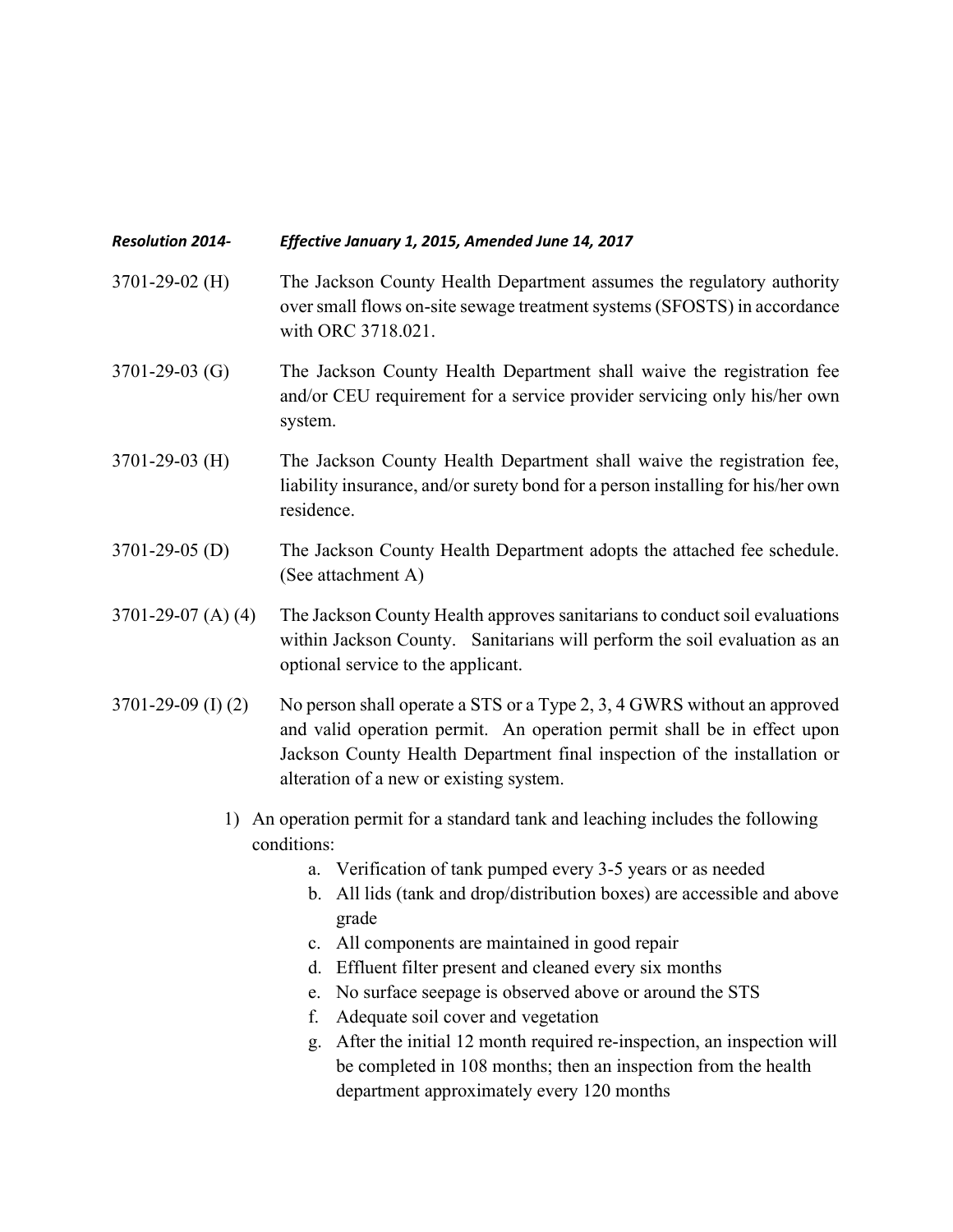- h. Permit valid for up to 10 years
- 2) An operation permit for a one or two foot soil depth credit tank and leaching includes the following conditions:
	- a. Verification of tank pumped every 2-6 years or as needed
	- b. All lids (tank and drop/distribution boxes) are accessible and above grade
	- c. All components are maintained in good repair
	- d. Disinfection device operating properly (when applicable)
	- e. No surface seepage is observed above or around the soil absorption area
	- f. Adequate soil cover and vegetation
	- g. Inspection from a registered service provider as required by the manufacturer
	- h. After the initial 12 month required re-inspection, an inspection will be completed in 108 months; then an inspection from the health department approximately every 120 months
	- i. Permit valid for up to 10 years
- 3) An operation for an NPDES permit includes the following conditions:
	- a. Verification of tank pumped every 3-5 years or as needed
	- b. All lids are accessible above grade
	- c. Motor accessible and functioning properly
	- d. Disinfection device operating properly
	- e. Inspection from a registered service provider is being performed per service agreement
	- f. After the initial 12 month required re-inspection, an inspection will be completed in 108 months; then an inspection from the health department every approximately 120 months
	- g. Permit valid for up to 10 years, and will be renewed once the OEPA renews their NPDES Permit
- 4) An operation permit for any other system includes the following conditions:
	- a. Any verification as requested by the HD
	- b. Maintenance as determined by manufacturer if applicable
	- c. After the initial 12 month required re-inspection, an inspection will be completed in 108 months; then an inspection from the health department approximately every 120 months
	- d. Permit valid for up to 10 years

## 3701-29-15 (G) The Jackson County Health Department establishes a local vertical separation (VSD) to seasonal water at 18 inches of separation distance and a minimum of six inches of required in-situ soil. (Amended local vertical